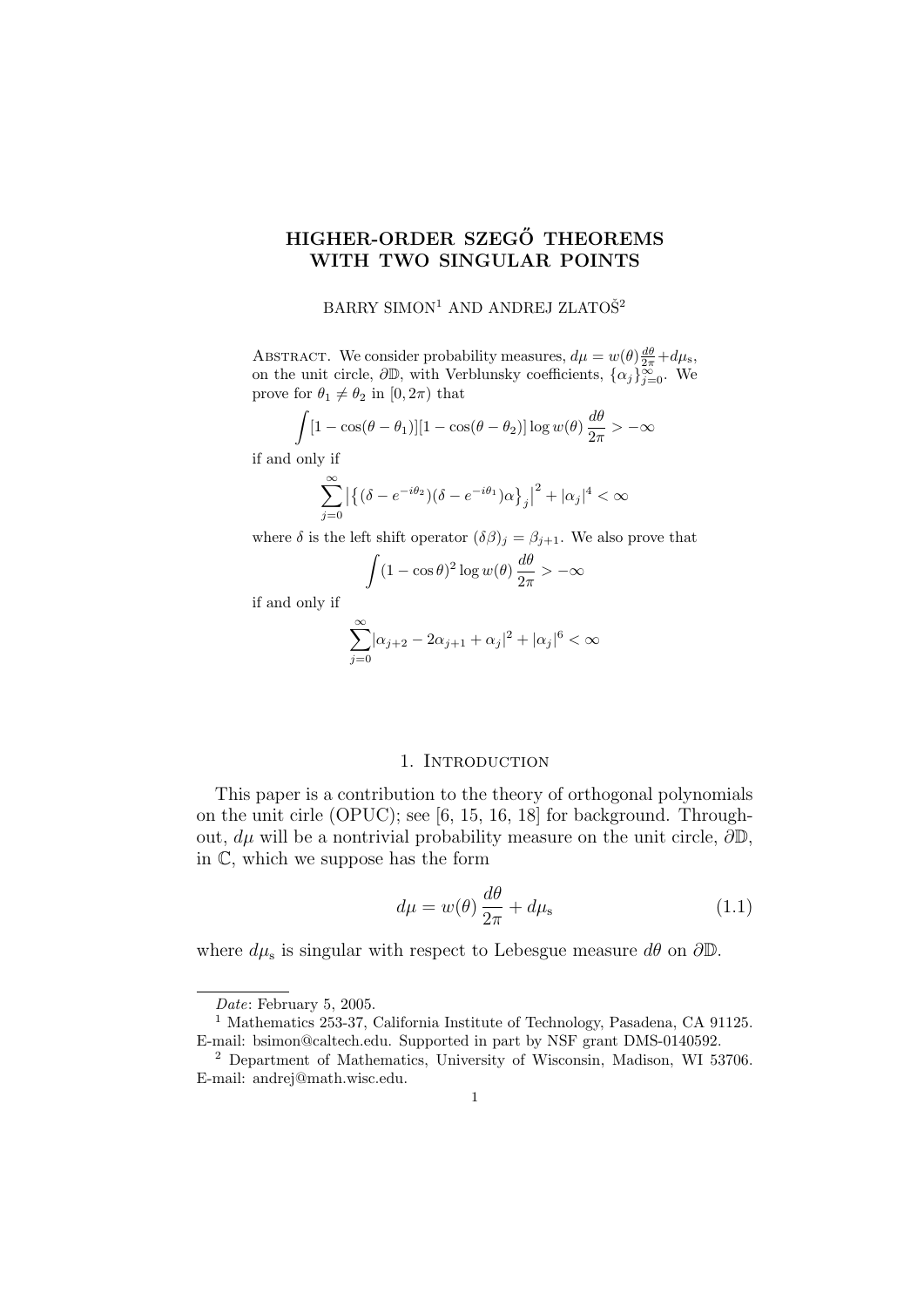The Carathéodory and Schur functions, F and f, associated to  $d\mu$ are given for  $z \in \mathbb{D}$  by

$$
F(z) = \int \frac{e^{i\theta} + z}{e^{i\theta} - z} d\mu(\theta)
$$
 (1.2)

$$
=\frac{1+zf(z)}{1-zf(z)}\tag{1.3}
$$

The Verblunsky coefficients  $\{\alpha_j\}_{j=0}^{\infty}$  can be defined inductively by the Schur algorithm

$$
f(z) = \frac{\alpha_0 + z f_1(z)}{1 + z \bar{\alpha}_0 f_1(z)}
$$
(1.4)

which defines  $\alpha_0 \in \mathbb{D}$  and  $f_1$ . Iterating gives  $\alpha_1, \alpha_2, \ldots$  and  $f_2, f_3, \ldots$ . That  $\alpha_j \in \mathbb{D}$  (rather than just  $\mathbb{D}$ ) follows from the assumption that  $d\mu$ is nontrivial, that is, has infinite support so  $f$  is not a finite Blaschke product. Actually, (1.4) defines what are usually called Schur parameters; the Verblunsky coefficients are defined by a recursion relation on the orthogonal polynomials. The equality of these recursion coefficients and the Schur parameters of (1.4) is a theorem of Geronimus [5]; see [15]. We will use the definition in (1.4).

The most famous result in OPUC is Szegő's theorem which, in Verblunsky's format [19], says

$$
\log\bigg(\prod_{j=0}^{\infty} (1 - |\alpha_j|^2)\bigg) = \int \log(w(\theta)) \frac{d\theta}{2\pi}
$$
 (1.5)

In this expression, both sides are nonpositive (since  $|\alpha_j|$  < 1, and Jensen's inequality implies  $\int \log(w(\theta)) \frac{d\theta}{2\pi} \leq \log(\int w(\theta) \frac{d\theta}{2\pi})$  $\frac{d\theta}{2\pi}$ )  $\leq$  $log(\mu(\partial \mathbb{D}))$ . Moreover, (1.5) includes the statement that both sides are finite (resp.  $-\infty$ ) simultaneously. Thus (1.5) implies a spectral theory result.

### Theorem 1.1.

$$
\int \log(w(\theta)) \frac{d\theta}{2\pi} > -\infty \Leftrightarrow \sum_{j=0}^{\infty} |\alpha_j|^2 < \infty \tag{1.6}
$$

This form of the theorem has caused considerable recent interest due to work of Deift-Killip [1] and Killip-Simon [7] which motivated a raft of papers [2, 8, 9, 10, 11, 14, 17, 20].

In [15, Section 2.8], Simon found a higher-order analog to (1.6) that allows  $log(w(\theta))$  to be singular at a single point: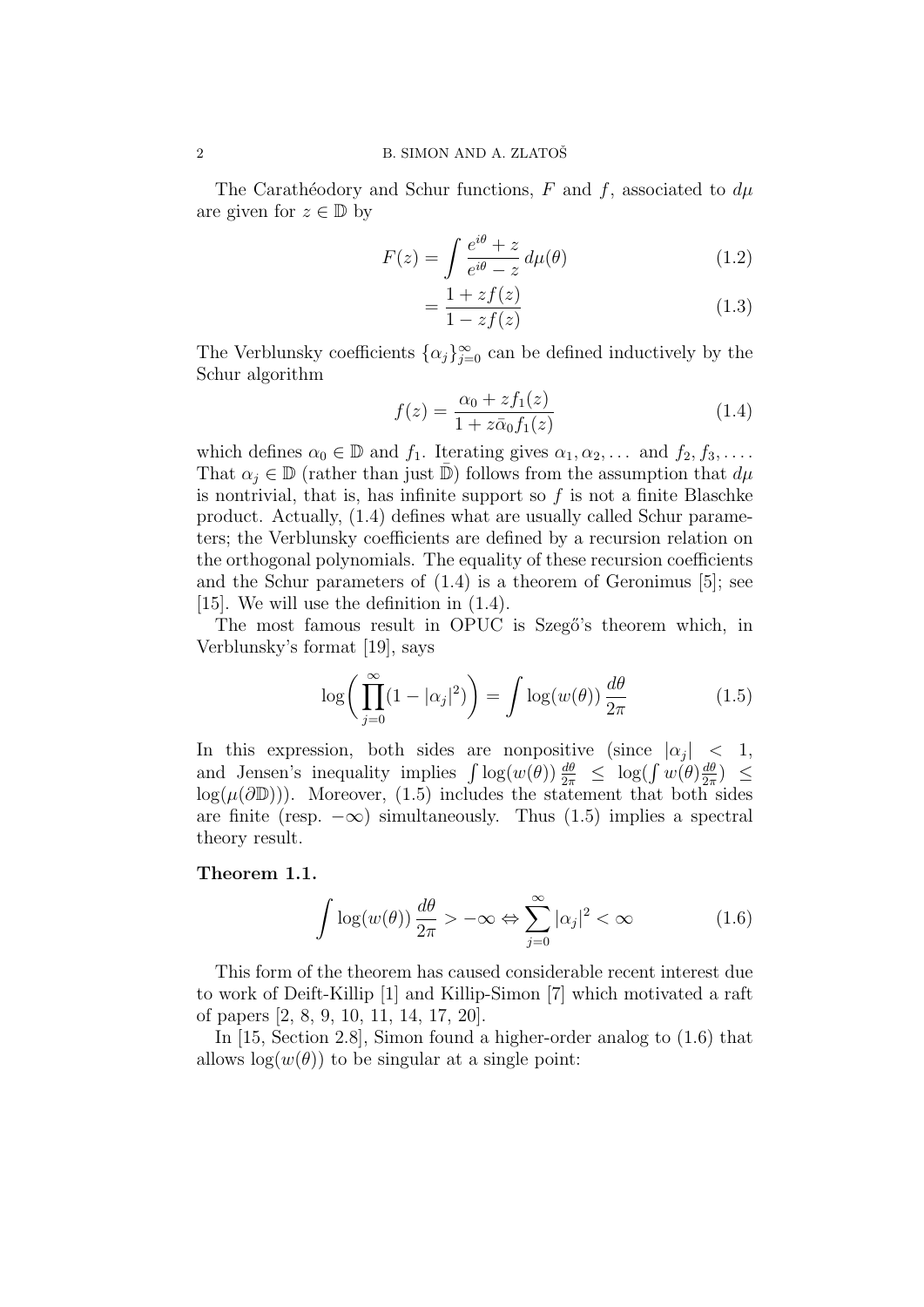Theorem 1.2.

$$
\int (1 - \cos \theta) \log(w(\theta)) \frac{d\theta}{2\pi} > -\infty \Leftrightarrow \sum_{j=0}^{\infty} |\alpha_{j+1} - \alpha_j|^2 + |\alpha_j|^4 < \infty \quad (1.7)
$$

Remark. This result allows a single singular point of order 1 in log( $w(\theta)$ ) at  $\theta = 0$ . By a simple rotation argument [15], if  $cos(\theta)$  is replaced by  $\cos(\theta - \theta_1)$ ,  $|\alpha_{j+1} - \alpha_j|^2$  is replaced by  $|\alpha_{j+1} - e^{-i\theta_1}\alpha_j|^2$ .

Our goal in this paper is to analyze two singularities or a single double singularity. We will prove that

**Theorem 1.3.** For  $\theta_1 \neq \theta_2$ ,

$$
\int (1 - \cos(\theta - \theta_1))(1 - \cos(\theta - \theta_2)) \log(w(\theta)) \frac{d\theta}{2\pi} > -\infty
$$
  

$$
\Leftrightarrow \sum_{j=0}^{\infty} \left| \left\{ (\delta - e^{-i\theta_2}) (\delta - e^{-i\theta_1}) \alpha \right\}_j \right|^2 + |\alpha_j|^4 < \infty
$$
\n(1.8)

In this theorem,  $\delta$  is the operator on sequences

$$
(\delta \alpha)_j = \alpha_{j+1} \tag{1.9}
$$

We will also prove a result for  $\theta_1 = \theta_2$ .

### Theorem 1.4.

$$
\int (1 - \cos \theta)^2 \log(w(\theta)) \frac{d\theta}{2\pi} > -\infty \Leftrightarrow \sum_{j=0}^{\infty} |\alpha_{j+2} - 2\alpha_{j+1} + \alpha_j|^2 + |\alpha_j|^6 < \infty
$$
\n(1.10)

Again, one can replace  $\cos(\theta)$  by  $\cos(\theta - \theta_1)$  if  $\{\alpha_{j+2} - 2\alpha_{j+1} + \alpha_j\}_j$ is replaced by  $\{(\delta - e^{-i\theta_1})^2 \alpha\}_j$ .

Given the form of these theorems, it is natural to conjecture the situation for arbitrarily many singularities:

**Conjecture 1.5.** For  $\{\theta_k\}_{k=1}^{\ell}$  distinct in  $[0, 2\pi)$ ,

$$
\int \prod_{k=1}^{\ell} (1 - \cos(\theta - \theta_k))^{m_k} \log(w(\theta)) \frac{d\theta}{2\pi} > -\infty
$$
\n
$$
\Leftrightarrow \sum_{k=0}^{\infty} \left| \left\{ \prod_{k=1}^{\ell} [\delta - e^{-i\theta_k}]^{m_k} \alpha \right\} \right|^{2} + |\alpha_j|^{2 \max(m_k) + 2} < \infty
$$
\n(1.11)

Independently of our work, Denisov-Kupin [3] have found conditions on the  $\alpha$ 's equivalent to the left side of (1.11) being finite. However, their conditions are complicated and even for the case  $\sum_{k=1}^{\ell} m_k = 2$ ,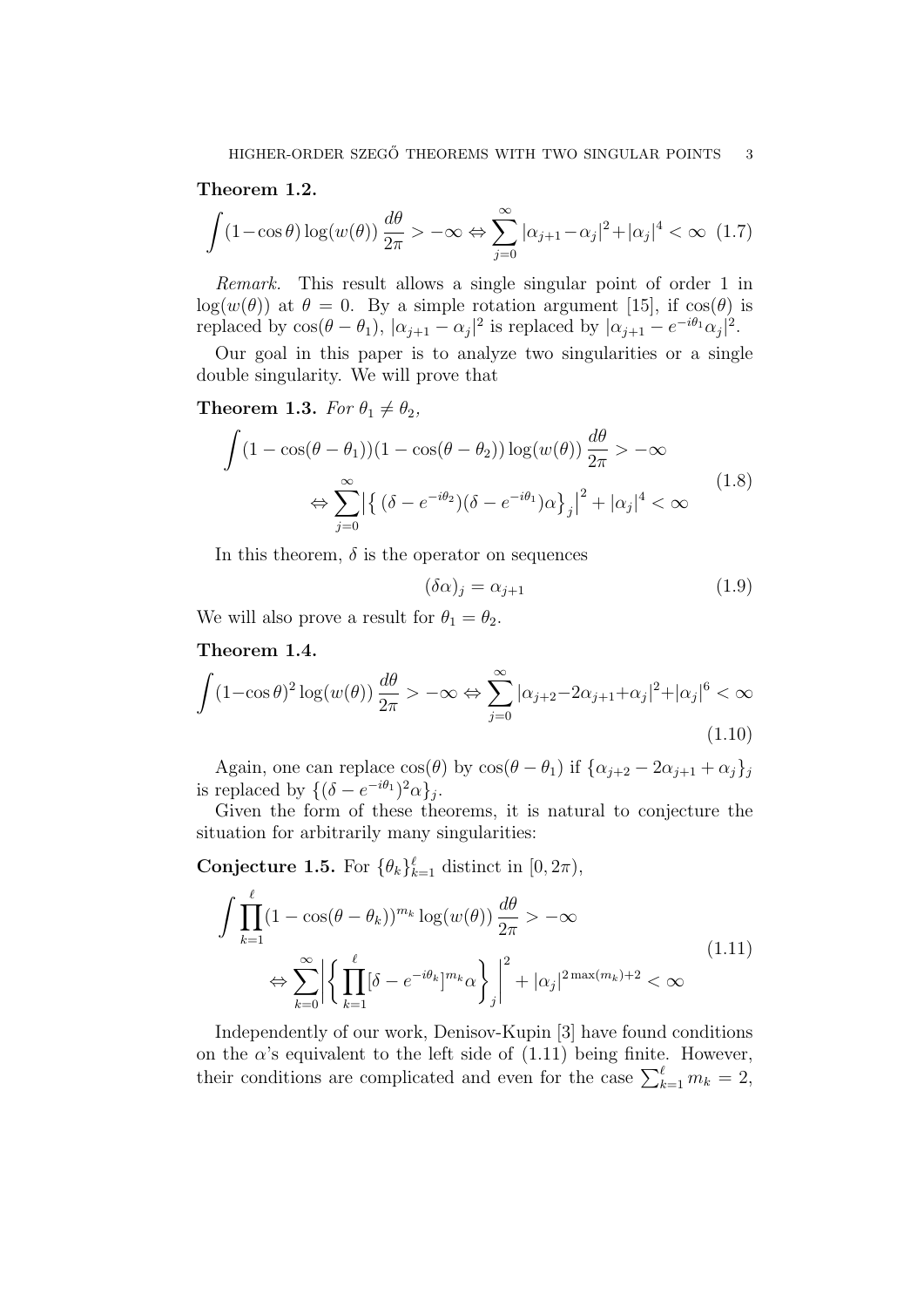it is not clear they are equivalent to the ones we have in Theorems 1.3 and 1.4 (although they must be!).

In Section 2, we review the features we need of the relative Szego function which will play a critical role in our proofs, and we compute its first two Taylor coefficients. In Section 3, we prove Theorem 1.3 in the special case  $\theta_1 = 0$ ,  $\theta_2 = \pi$ , and in Section 4, we prove Theorem 1.4. With these two warmups done, we turn to the general result, Theorem 1.3, in Section 5. The details of this are sufficiently messy that we do not think this direct approach is likely to yield our conjecture.

We would like to thank S. Denisov and S. Kupin for telling us of their joint work [3].

### 2. THE RELATIVE SZEGŐ FUNCTION

In Section 2.9 of [15], Simon introduced the relative Szegő function, defined by

$$
(\delta_0 D)(z) = \frac{1 - \bar{\alpha}_0 f(z)}{\rho_0} \frac{1 - z f_1(z)}{1 - z f(z)}
$$
(2.1)

where

$$
\rho_k = (1 - |\alpha_k|^2)^{1/2} \tag{2.2}
$$

and  $f, f_1$  are given by  $(1.3)$  and  $(1.4)$ .

The key property of  $\delta_0 D$  we will need and the reason it was introduced is

**Theorem 2.1** ([15, Theorem 2.9.3]). Let  $d\mu_1$  be the measure whose Verblunsky coefficients are  $(\alpha_1, \alpha_2, \ldots)$ . Let w be given by (1.1) and  $w_1$  by

$$
d\mu_1 = w_1(\theta) \frac{d\theta}{2\pi} + d\mu_{1,s} \tag{2.3}
$$

Suppose  $w(\theta) \neq 0$  for a.e.  $e^{i\theta}$  in  $\partial \mathbb{D}$ . Then the same is true for  $w_1$  and

$$
(\delta_0 D)(z) = \exp\left(\frac{1}{4\pi} \int \frac{e^{i\theta} + z}{e^{i\theta} - z} \log\left(\frac{w(\theta)}{w_1(\theta)}\right) d\theta\right) \tag{2.4}
$$

As in [7, 14, 17], this is the basis for step-by-step sum rules, as we will see.

To prove Theorems 1.3 and 1.4, we will need to start with computing the first three Taylor coefficients of  $log((\delta_0 D)(z))$ .

Theorem 2.2. We have that

$$
log(\delta_0 D(z)) = A_0 + A_1 z + A_2 z^2 + O(z^3)
$$
 (2.5)

where

$$
A_0 = \log \rho_0 \tag{2.6}
$$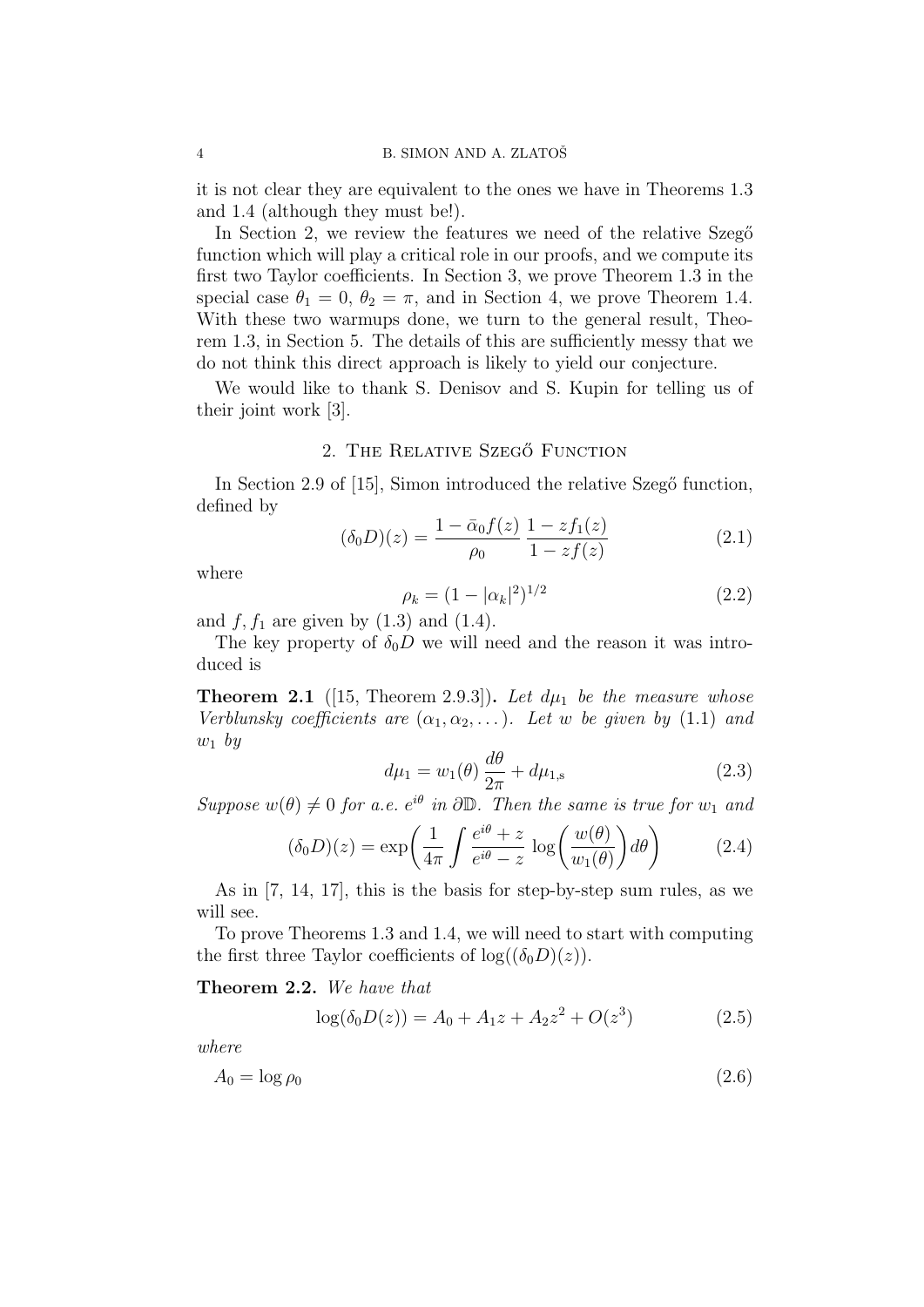$$
A_1 = \alpha_0 - \alpha_1 - \bar{\alpha}_0 \alpha_1
$$
\n
$$
A_2 = \frac{1}{2} \alpha_0^2 - \frac{1}{2} \alpha_1^2 + \alpha_1 - \alpha_2 - \alpha_1 |\alpha_0|^2 + \alpha_2 |\alpha_1|^2 - \bar{\alpha}_0 \alpha_2 \rho_1^2 + \frac{1}{2} \bar{\alpha}_0^2 \alpha_1^2
$$
\n(2.8)

*Proof.*  $f_2(0) = \alpha_2$ , so

$$
f_1 = \frac{zf_2 + \alpha_1}{1 + z\bar{\alpha}_1 f_2} = \alpha_1 + z\alpha_2 \rho_1^2 + O(z^2)
$$

Thus

$$
f = \frac{zf_1 + \alpha_0}{1 + z\bar{\alpha}_0 f_1} = \alpha_0 + z\alpha_1 \rho_0^2 + z^2 \rho_0^2 (\alpha_2 \rho_1^2 - \bar{\alpha}_0 \alpha_1^2) + O(z^3)
$$

Plugging these into (2.1) yields the required Taylor coefficients.  $\Box$ 

Remarks. 1. Denisov-Kupin [3] do what is essentially the same calculation using the CMV matrix.

2.  $(3.2)$  and  $(3.3)$  below show that  $(2.4)$  implies

$$
\int \log \left( \frac{w(\theta)}{w_1(\theta)} \right) \frac{d\theta}{2\pi} = 2A_0 \tag{2.9}
$$

$$
\int \log \left( \frac{w(\theta)}{w_1(\theta)} \right) e^{-im\theta} \frac{d\theta}{2\pi} = \begin{cases} A_m & m = 1, 2 \\ \bar{A}_{-m} & m = -1, -2 \end{cases}
$$
 (2.10)

## 3. Singularities at Antipodal Points

As a warmup, in this section we prove the following, which is Theorem 1.3 for  $\theta_1 = 0$ ,  $\theta_2 = \pi$ . By the remark after Theorem 1.2 this also gives the result for any antipodal  $\theta_1$  and  $\theta_2$ .

### Theorem 3.1.

$$
\int (1 - \cos^2(\theta)) \log w(\theta) \frac{d\theta}{2\pi} > -\infty \Leftrightarrow \sum_{j=0}^{\infty} |\alpha_{j+2} - \alpha_j|^2 + |\alpha_j|^4 < \infty \quad (3.1)
$$

Remark. Let  $\alpha_j$  be given and let  $\beta_j$  be the sequence  $(\alpha_0, 0, \alpha_1, 0, \alpha_2, 0, \dots)$ . Then (see Example 1.6.14 of [15]),  $w^{(\beta)}(\theta) =$  $rac{1}{2}w^{(\alpha)}(\frac{1}{2})$  $\frac{1}{2}\theta$  and the RHS of (3.1) for  $\beta$  = the RHS of (1.7) for  $\alpha$ . Thus  $(3.1)$  for  $\beta$  is (1.7) for  $\alpha$ . This shows, in particular, that if a result like (3.1) holds, it must involve  $|\alpha_j|^4$ , rather than, say,  $|\alpha_j|^6$ .

We begin by noting that if  $Q(\theta)$  is real and

$$
Q(\theta) = \sum_{n = -\infty}^{\infty} b_n e^{in\theta}
$$
 (3.2)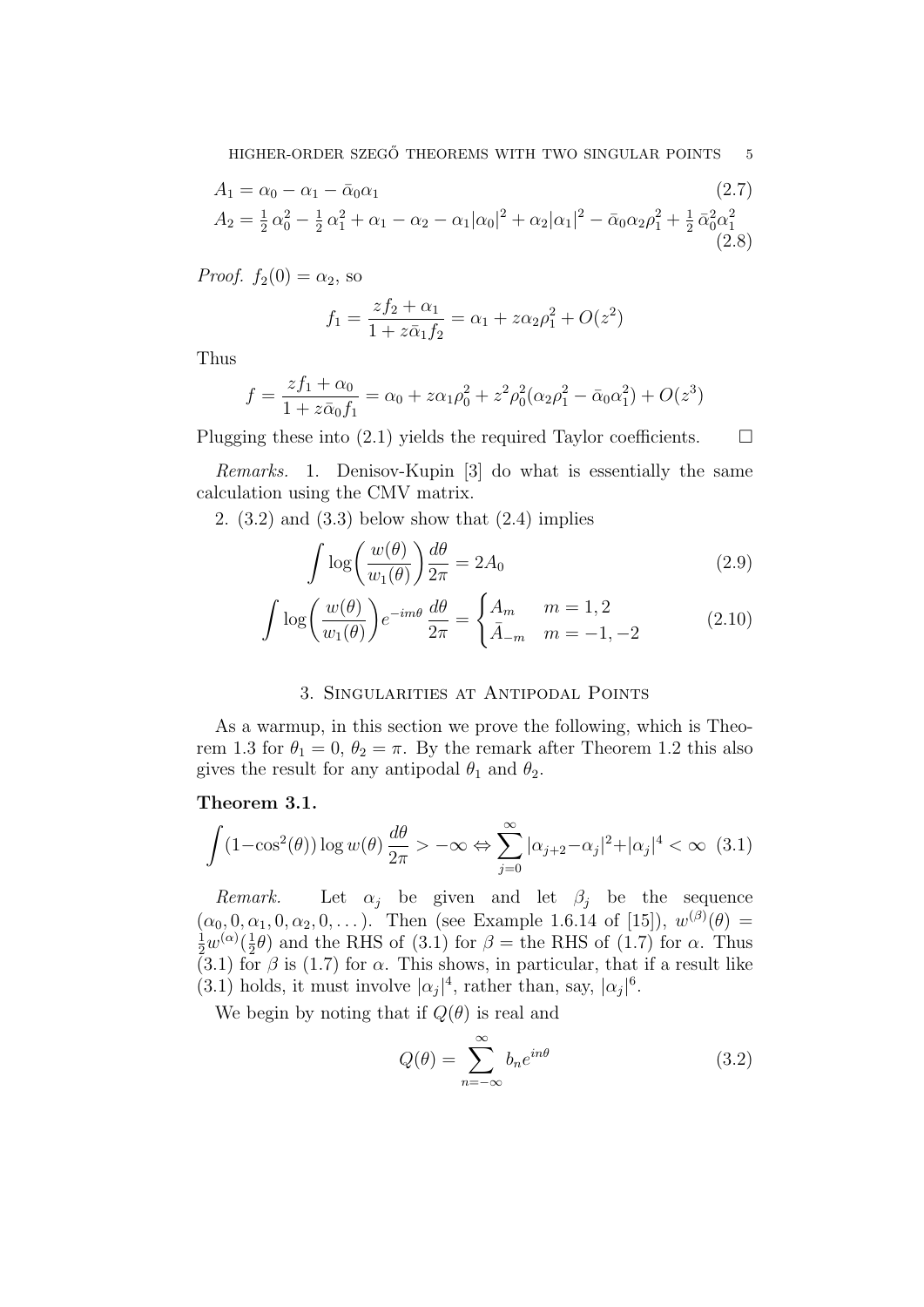then

$$
\int \frac{e^{i\theta} + z}{e^{i\theta} - z} Q(\theta) \frac{d\theta}{2\pi} = b_0 + 2 \sum_{n=1}^{\infty} b_n z^n
$$
\n(3.3)

since  $(e^{i\theta} + z)/(e^{i\theta} - z) = 1 + 2\sum_{n=1}^{\infty} z^n e^{-in\theta}$ . Thus, by (2.9), (2.10), and

$$
1 - \cos^{2}(\theta) = \frac{1}{4} \left( 2 - e^{2i\theta} - e^{-2i\theta} \right)
$$
 (3.4)

we have

$$
\int (1 - \cos^2(\theta)) \log \left( \frac{w(\theta)}{w_1(\theta)} \right) \frac{d\theta}{2\pi} = A_0 - \frac{1}{2} \operatorname{Re}(A_2)
$$
 (3.5)

with  $A_0$  given by (2.6) and  $A_2$  by (2.8).

Lemma 3.2. We have that

$$
A_0 - \frac{1}{2} \text{ Re}(A_2) = B_0 + C_0 + D_0 + F_0 - F_1 + G_0 - G_2 \tag{3.6}
$$

where

$$
B_j = \frac{1}{2} \left[ \log(1 - |\alpha_j|^2) + |\alpha_j|^2 + \frac{1}{2} |\alpha_j|^4 \right]
$$
\n(3.7)

$$
C_j = -\frac{1}{4} \left( 1 - |\alpha_{j+1}|^2 \right) |\alpha_j - \alpha_{j+2}|^2 \tag{3.8}
$$

$$
D_j = -\frac{1}{8} \left( |\alpha_{j+1}^2 + \alpha_j^2|^2 + 4|\alpha_j \alpha_{j+1}|^2 \right) \tag{3.9}
$$

$$
F_j = -\frac{1}{2} \text{ Re}(\frac{1}{2}\alpha_j^2 + \alpha_{j+1} - \alpha_{j+1}|\alpha|^2) + \frac{1}{4} |\alpha_{j+1}|^2 |\alpha_j|^2 - \frac{1}{8} |\alpha_j|^4 \quad (3.10)
$$
  

$$
G_j = -\frac{1}{4} |\alpha_j|^2
$$

*Remark.*  $(3.5)/(3.6)$  is thus the step-by-step sum rule in the spirit of [7, 14, 17].

Proof. This is a straightforward but tedious calculation. The first term in  $B_0$  is just  $A_0$  (since  $\log \rho_j = \frac{1}{2}$  $\frac{1}{2} \log(1 - |\alpha_j|^2)$ ).  $A_2$  is responsible for the Re(·) terms in  $F_0 - F_1$  and the cross-terms in  $|\alpha_j - \alpha_{j+2}|^2$  and  $|\alpha_{j+1}^2 + \alpha_j^2|^2$ . The  $|\alpha_j|^2 + |\alpha_{j+2}|^2$  term in  $C_0$  is turned into  $2|\alpha_j|^2$  by  $G_0 - G_2$ , and then cancelled by the  $|\alpha_j|^2$  term in  $B_0$ . Similarly, the  $|\alpha_j|^4 + |\alpha_{j+1}|^4$  in  $D_0$  (after adding the  $|\alpha_j|^4$  terms in  $F_0 - F_1$ ) cancels the  $|\alpha_j|^4$  term in  $B_0$ . Finally, the  $|\alpha_{j+1}|^2(|\alpha_j|^2 + |\alpha_{j+2}|^2)$  term in  $C_0$  (after being turned into  $2|\alpha_{j+1}|^2 |\alpha_j|^2$  by the  $|\alpha_{j+1}|^2 |\alpha_j|^2$  term in  $F_0 - F_1$ ) cancels the  $4|\alpha_j\alpha_{j+1}|^2$  term in  $D_0$ .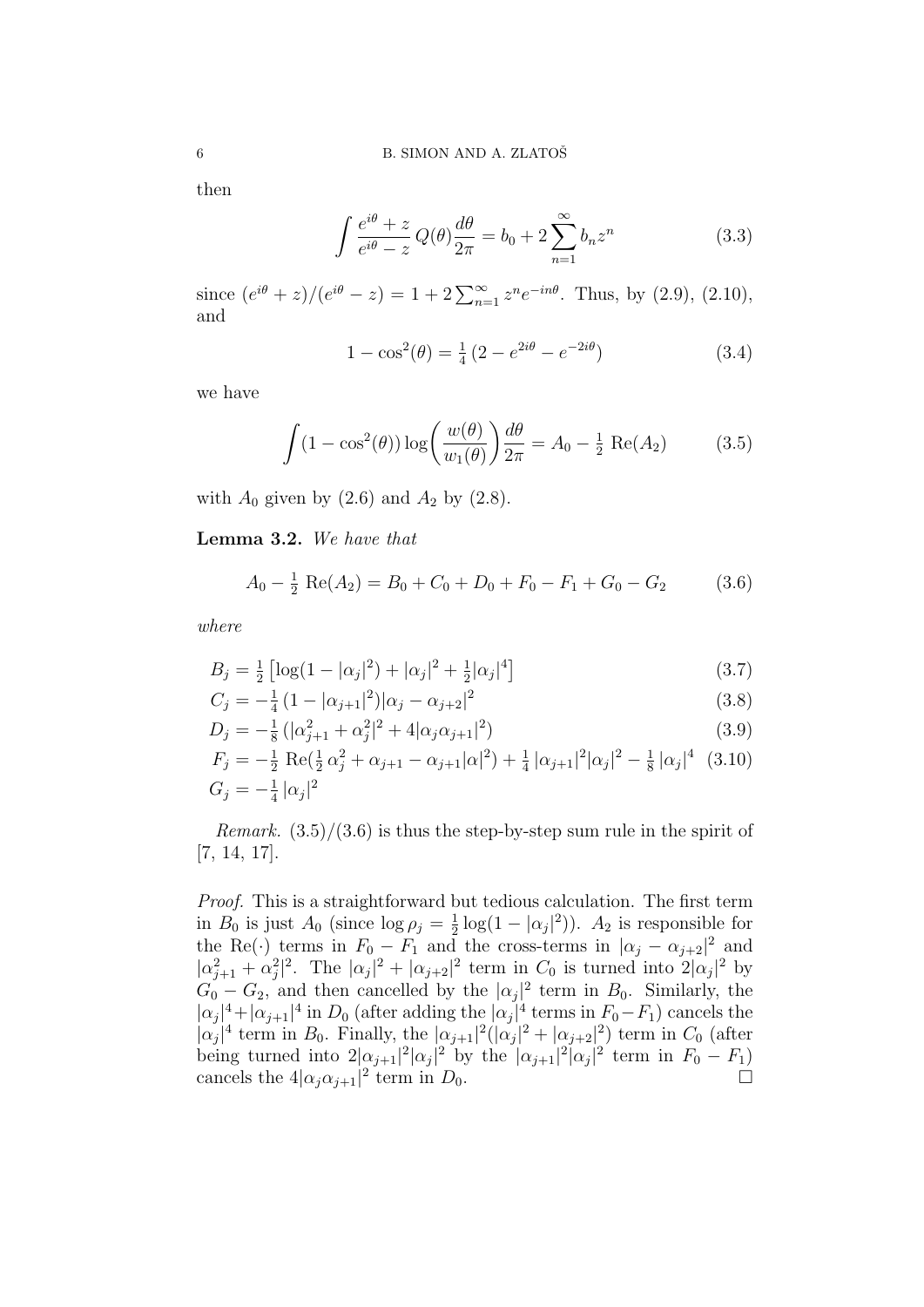By iterating  $(3.5)/(3.6)$  and noting the cancellations from the telescoping  $F_j - F_{j+1}$  and  $G_j - G_{j+2}$  yields

$$
\int (1 - \cos^2(\theta)) \log \left( \frac{w(\theta)}{w_{2m}(\theta)} \right) \frac{d\theta}{2\pi}
$$
  
=  $F_0 - F_{2m} + G_0 + G_1 - G_{2m} - G_{2m+1} + \sum_{j=0}^{2m-1} (B_j + C_j + D_j)$  (3.11)

As a final preliminary, we need,

Lemma 3.3. (i)  $|F_j| \le \frac{13}{8}$ ;  $|G_j| \le \frac{1}{4}$ <br>(ii)  $|\alpha_j| < \frac{1}{2} \Rightarrow c_1 |\alpha_j|^6 \le -B_j \le c_2 |\alpha_j|^6$  for some  $c_2 > c_1 > 0$ . (iii)  $|\alpha_{j+1}|^4 + |\alpha_j|^4 \leq -8D_j \leq 4(|\alpha_{j+1}|^4 + |\alpha_j|^4)$ 

*Proof.* (i) follows from  $|\alpha_j| \leq 1$ , (ii) from  $-\log(1-x) = \sum_{j=1}^{\infty} x^j/j$ , and (iii) by noting that  $2 \text{Re}(\alpha_j^2 \alpha_{j+1}^2) + 2|\alpha_j^2 \alpha_{j+1}^2| \ge 0$  and repeated use of  $|xy| \leq \frac{1}{2}(|x|^2 + |y|^2)$ ).  $\Box$ 

Proof of Theorem 3.1. We follow the strategy of [7] as modified by [17]. Suppose first that the RHS of  $(3.1)$  holds. Let  $w^{(n)}$  be the weight for the  $n<sup>th</sup>$  Bernstein-Szegő approximation with Verblunsky coefficients  $(\alpha_0, \alpha_1, \ldots, \alpha_{n-1}, 0, \ldots, 0, \ldots)$ , and let  $w_n$  be the one for the measure  $\mu_n$  with coefficients  $(\alpha_n, \alpha_{n+1}, \dots)$ . By  $(3.11)$  and  $(w^{(n)})_{2m} \equiv 1$  for large m,

$$
\int (1 - \cos^2(\theta)) \log(w^{(n)}(\theta)) \frac{d\theta}{2\pi} = F_0^{(n)} + G_0^{(n)} + G_1^{(n)} + \sum_{j=0}^{n-1} (B_j^{(n)} + C_j^{(n)} + D_j^{(n)})
$$

so, by Lemma 3.3,  $|\alpha_j|^6 \leq |\alpha_j|^4 \to 0$ , and RHS of (3.1),

$$
\inf_{n} \left[ \int (1 - \cos^{2}(\theta)) \log(w^{(n)}(\theta)) \frac{d\theta}{2\pi} \right] > -\infty
$$
 (3.12)

Up to a constant,  $\int (1 - \cos^2(\theta)) \log w(\theta) \frac{d\theta}{2\pi}$  $\frac{d\theta}{2\pi}$  is an entropy and so upper semicontinuous [7]. Thus (3.12) implies

$$
\int (1 - \cos^2(\theta)) \log w(\theta) \frac{d\theta}{2\pi} > -\infty
$$
 (3.13)

Conversely, suppose (3.13) holds. Since  $\int (1-\cos^2(\theta)) \log(w_{2m}(\theta)) \frac{d\theta}{2\pi}$ is an entropy up to a constant, it is bounded above [7], and so the left side of  $(3.11)$  is bounded below as m varies.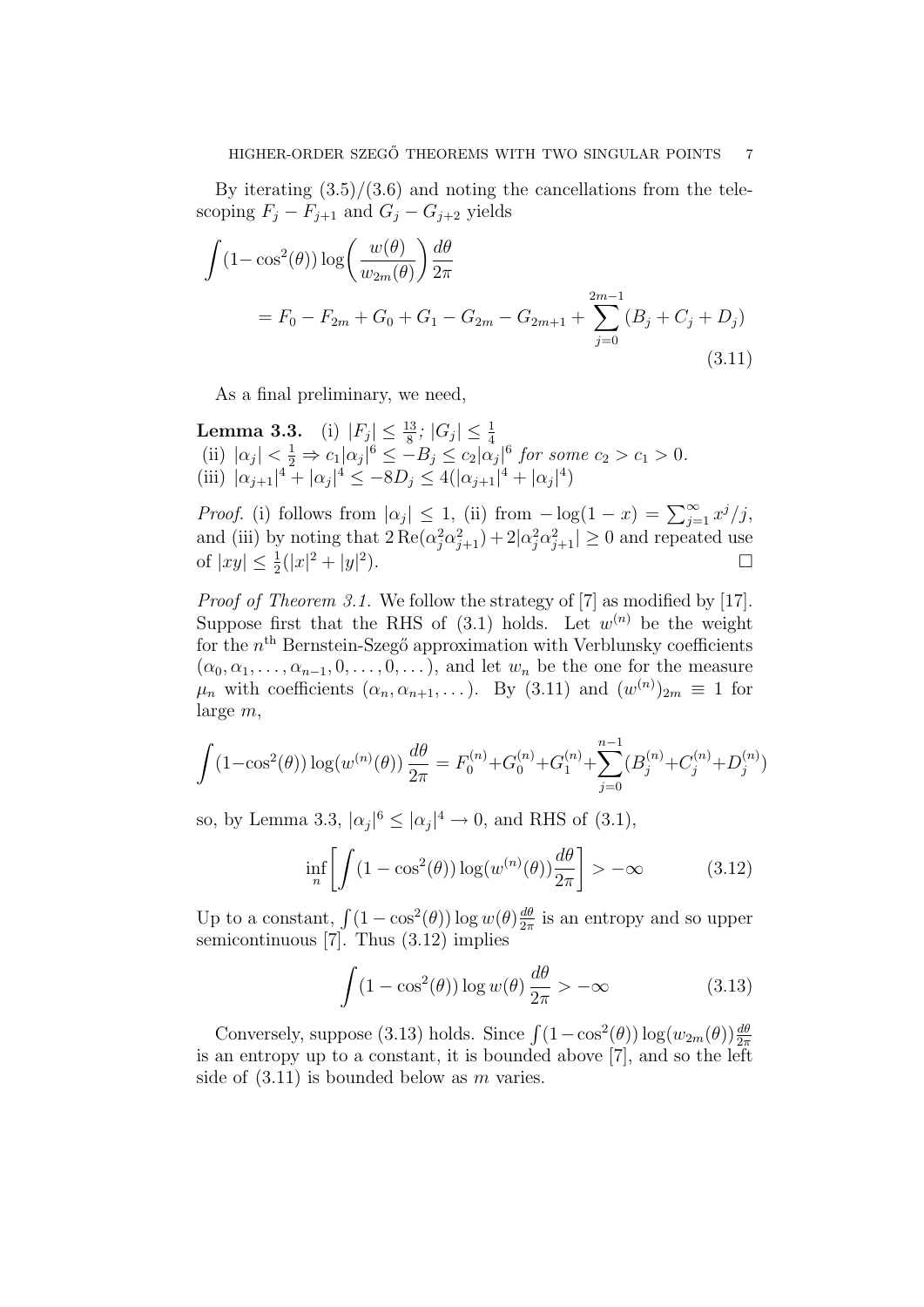Since  $F$  and  $G$  are bounded and  $B, C, D$  are negative, we conclude

$$
\sum_{j=0}^{\infty} -(B_j + C_j + D_j) < \infty
$$

Since  $\sum (-D_j) < \infty$ , Lemma 3.3 implies  $\sum |\alpha_j|^4 < \infty$ . This implies  $\alpha_j \to 0$ , so  $\sum (-C_j) < \infty$  implies  $\sum |\alpha_j - \alpha_{j+2}|^2 < \infty$ .

Notice that the redistribution of the terms in (3.6) insures that all the essential terms on the RHS of  $(3.11)$  (i.e.,  $B_j, C_j, D_j$ ) are sign definite. This ultimately allows us to recover (3.1) by passing to the limit  $m \to \infty$  in (3.11). The same strategy will be applied in the proofs of Theorems 1.3 and 1.4.

4. Singularity of Order 2

Our goal here is to prove Theorem 1.4. Since

$$
(1 - \cos \theta)^2 = \frac{1}{4} (2 - e^{i\theta} - e^{-i\theta})^2
$$
  
=  $\frac{3}{2} - e^{i\theta} - e^{-i\theta} + \frac{1}{4} e^{2i\theta} + \frac{1}{4} e^{-2i\theta}$ 

we see, by  $(2.9)/(2.10)$  that

$$
\int \log \left( \frac{w(\theta)}{w_1(\theta)} \right) (1 - \cos \theta)^2 \frac{d\theta}{2\pi} = 3A_0 - 2 \operatorname{Re}(A_1) + \frac{1}{2} \operatorname{Re}(A_2) \quad (4.1)
$$

with  $A_0, A_1, A_2$  given by  $(2.6)$ – $(2.8)$ .

**Lemma 4.1.** The RHS of  $(4.1) = H_0 + I_0 + J_0 + K_0 - K_1 + L_0 - L_2$ where

$$
H_j = \frac{3}{2} \left[ \log(1 - |\alpha_j|^2) + |\alpha_j|^2 \right]
$$
  
\n
$$
I_j = -\frac{1}{4} |\alpha_{j+2} - 2\alpha_{j+1} + \alpha_j|^2
$$
  
\n
$$
J_j = \frac{1}{4} (\alpha_j \bar{\alpha}_{j+2} + \bar{\alpha}_j \alpha_{j+2}) |\alpha_{j+1}|^2 + \frac{1}{8} (\alpha_j^2 \bar{\alpha}_{j+1}^2 + \bar{\alpha}_j^2 \alpha_{j+1}^2)
$$
  
\n
$$
K_j = -2 \operatorname{Re}(\alpha_j) + \frac{1}{4} \operatorname{Re}(\alpha_j^2)
$$
  
\n
$$
+ \frac{1}{2} \operatorname{Re}(\alpha_{j+1}) - \frac{1}{2} \operatorname{Re}(\alpha_{j+1}|\alpha_j|^2) + \operatorname{Re}[\bar{\alpha}_{j+1}\alpha_j] - |\alpha_j|^2
$$
  
\n
$$
L_j = -\frac{1}{4} |\alpha_j|^2
$$

*Proof.* The non-cross-terms in  $I_0$  are

 $-\frac{1}{4}$  $\frac{1}{4}(|\alpha_2|^2 + 4|\alpha_1|^2 + |\alpha_0|^2) = -\frac{3}{2}$  $\frac{3}{2} |\alpha_0|^2 + (|\alpha_0|^2 - |\alpha_1|^2) + \frac{1}{4} (|\alpha_0|^2 - |\alpha_2|^2)$ which cancel the  $|\alpha_0|^2$  term in  $H_0$ , the final  $|\alpha_j|^2$  term in  $K_0 - K_1$ , and the  $L_0 - L_2$  term.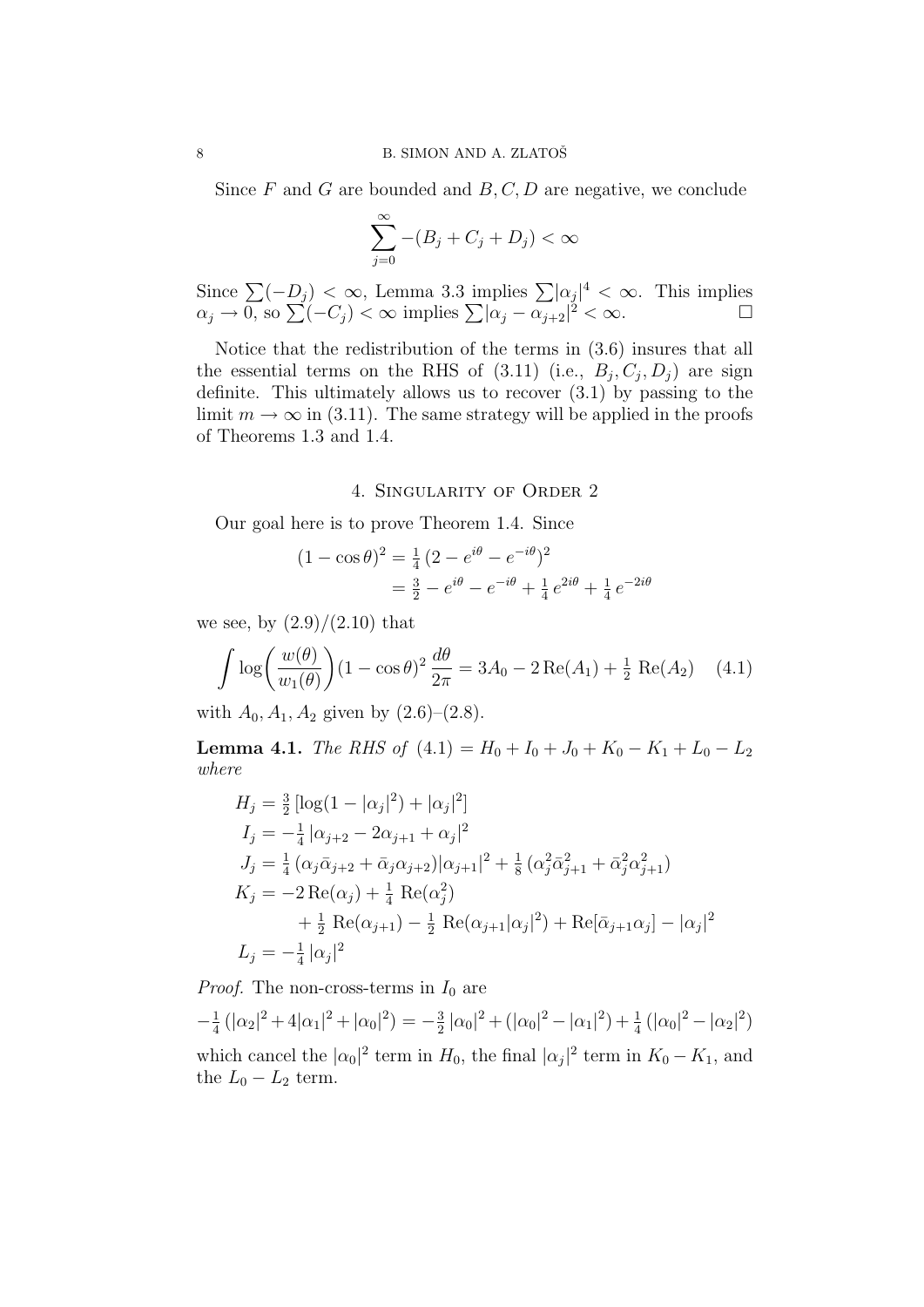The cross-terms in  $I_0$  are

$$
-\frac{1}{2} \operatorname{Re}(\bar{\alpha}_2 \alpha_0) + \operatorname{Re}(\bar{\alpha}_2 \alpha_1 + \bar{\alpha}_1 \alpha_0)
$$
  
=  $-\frac{1}{2} \operatorname{Re}(\bar{\alpha}_2 \alpha_0) + 2 \operatorname{Re}(\bar{\alpha}_0 \alpha_1) - \operatorname{Re}(\bar{\alpha}_0 \alpha_1) + \operatorname{Re}(\bar{\alpha}_1 \alpha_2)$ 

The first term comes from a piece of  $\frac{1}{2}$  Re( $A_2$ ) (since  $\bar{\alpha}_0 \alpha_2 \rho_1^2 = \bar{\alpha}_0 \alpha_2 (1 |\alpha_1|^2$ ), the second from the last term in  $-2 \text{Re}(A_1)$ , and the last two are cancelled by the Re( $\bar{\alpha}_{i+1}\alpha_i$ ) term in  $K_0 - K_1$ .

The  $\alpha_0 - \alpha_1$  term in  $A_1$  leads to the first term in  $K_0 - K_1$ . The first term in  $J_0$  comes from the second half of  $\bar{\alpha}_0 \alpha_2 \rho_1^2 = \bar{\alpha}_0 \alpha_2 - \bar{\alpha}_0 \alpha_2 |\alpha_1|^2$ (the first half in this expression gave a cross-term in  $I_i$ ). The second term in  $J_0$  is the  $\frac{1}{2}\bar{\alpha}_0^2\alpha_1^2$  term in  $A_2$ .

The remaining terms in  $A_2$ , that is, the first six terms on the RHS of (2.8), give precisely the remaining terms in  $K_0 - K_1$ . □

**Lemma 4.2.** The RHS of  $(4.1) = \tilde{H}_0 + \tilde{I}_0 + \tilde{J}_0 + \tilde{K}_0 - \tilde{K}_1 + \tilde{L}_0 - \tilde{L}_2$ , where

$$
\tilde{H}_j = \frac{3}{2} \left[ \log(1 - |\alpha_j|^2) + |\alpha_j|^2 + \frac{1}{2} |\alpha_j|^4 \right]
$$
\n
$$
\tilde{I}_j = I_j
$$
\n
$$
\tilde{J}_j = -\frac{1}{4} |\alpha_{j+1}|^2 |\alpha_j - \alpha_{j+2}|^2 - \frac{1}{8} |\alpha_{j+1}^2 - \alpha_j^2|^2 - \frac{1}{4} (|\alpha_{j+1}|^2 - |\alpha_j|^2)^2
$$
\n
$$
\tilde{K}_j = K_j - \frac{3}{8} |\alpha_j|^4 - \frac{1}{4} |\alpha_{j+1}|^2 |\alpha_j|^2
$$
\n
$$
\tilde{L}_j = L_j
$$

*Proof.* The non-cross-terms in the last two terms in  $\tilde{J}_0$  give

$$
-\frac{3}{8} (|\alpha_0|^4 + |\alpha_1|^4) = -\frac{3}{4} |\alpha_0|^4 + \frac{3}{8} (|\alpha_0|^4 - |\alpha_1|^4)
$$

The first term cancels the  $H_0 - H_0$  term, and the second, the first term in  $(\tilde{K}_0 - K_0) - (\tilde{K}_1 - K_1).$ 

The cross-term in  $-\frac{1}{4}$  $\frac{1}{4}(|\alpha_{j+1}|^2 - |\alpha_j|^2)^2$  and the non-cross-terms in  $-\frac{1}{4}$  $\frac{1}{4}|\alpha_{j+1}|^2 |\alpha_j - \alpha_{j+2}|^2$  combine to  $-\frac{1}{4}$  $\frac{1}{4}|\alpha_{j+2}|^2|\alpha_{j+1}|^2+\frac{1}{4}$  $\frac{1}{4} |\alpha_{j+1}|^2 |\alpha_j|^2$  and are cancelled by the second term in  $(K_0 - K_0) - (\tilde{K}_1 - K_1)$ . The cross-term in  $-\frac{1}{8}$  $\frac{1}{8}|\alpha_{j+1}^2-\alpha_j^2|^2$  is the second term in  $J_0$  and finally, the cross-term in  $-\frac{1}{4}$  $\frac{1}{4}|\alpha_{j+1}|^2|\alpha_j-\alpha_{j+2}|^2$  is the first term in  $J_0$ .

**Lemma 4.3.** (i) 
$$
|\tilde{K}_j| \leq \frac{47}{8}
$$
;  $|\tilde{L}_j| \leq \frac{1}{4}$   
\n(ii)  $|\alpha_j| < \frac{1}{2} \Rightarrow d_1 |\alpha_j|^6 \leq -\tilde{H}_j \leq d_2 |\alpha_j|^6$  for some  $d_2 > d_1 > 0$ .  
\n(iii)  $\tilde{J}_j \leq 0$   
\n(iv)  $\sum_{j=0}^{\infty} (-\tilde{I}_j) + |\alpha_j|^6 < \infty \Rightarrow \sum_{j=0}^{\infty} |\alpha_{j+1} - \alpha_j|^3 < \infty$   
\n(v)  $\sum_{j=0}^{\infty} (-\tilde{I}_j) + |\alpha_j|^6 < \infty \Rightarrow \sum_{j=0}^{\infty} (-\tilde{J}_j) < \infty$ 

Remark. (iv) is essentially a discrete version of the inequality of Gagliardo [4] and Nirenberg [12].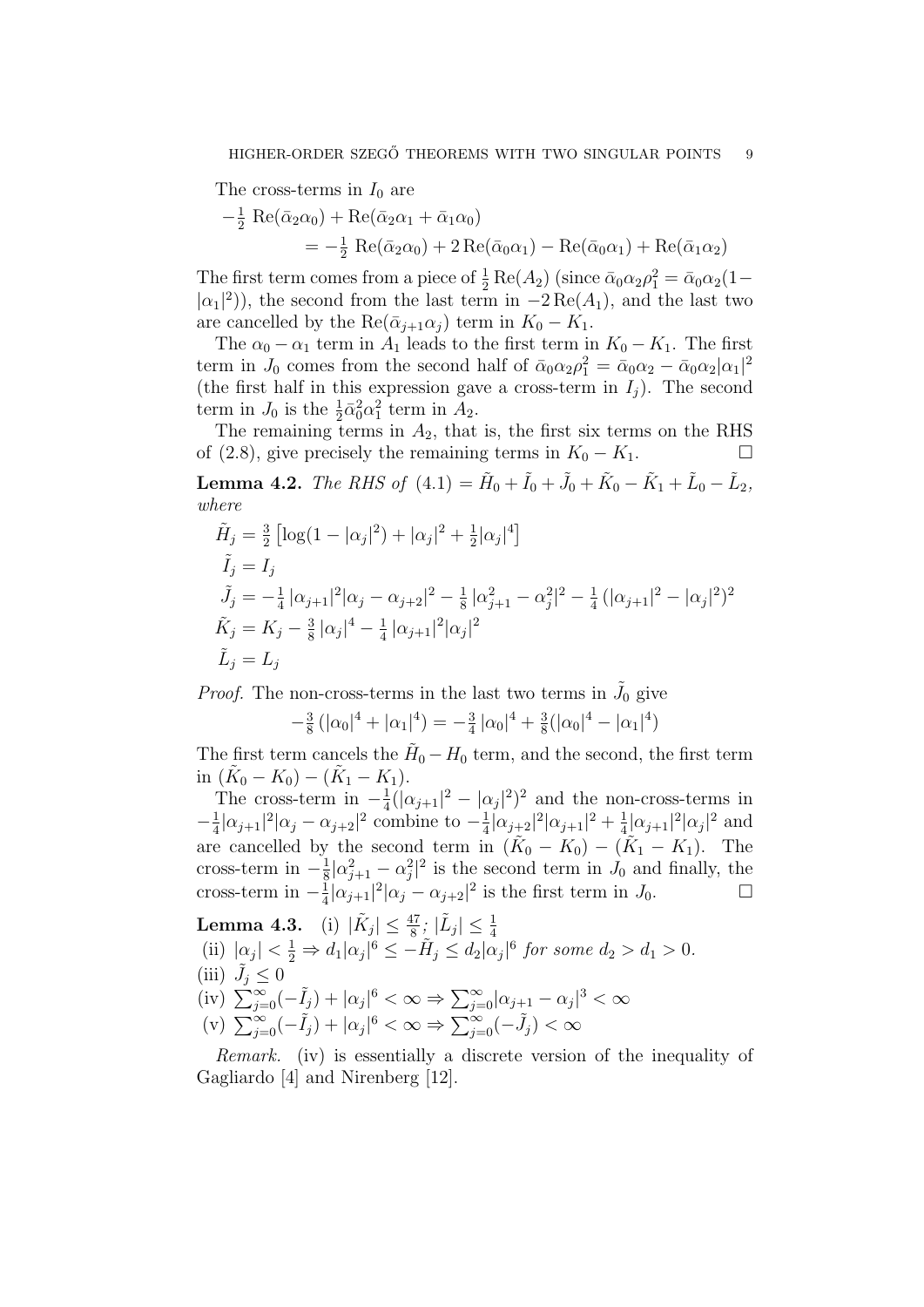*Proof.* (i) follows from  $|\alpha_j| < 1$ , (ii) is just (ii) of Lemma 3.3 (since  $\tilde{H}_j = 3B_j$ , and (iii) is trivial.

To prove (iv), we let  $\delta$  be given by (1.9) and let

$$
\partial = \delta - 1 \tag{4.2}
$$

so since  $\delta^* = \delta^{-1}$  ( $\delta$  is unitary on  $\ell^2$ ), we have

$$
\partial^* = \delta^* - 1 = -\delta^{-1}\partial = -\delta^*\partial \tag{4.3}
$$

As a result, if  $\alpha$  is a finite sequence, then

$$
\sum_{n} |(\partial \alpha)_n|^3 = \sum_{n} (\partial \alpha)_n (\partial \bar{\alpha})_n |\partial \alpha|_n
$$
  
= 
$$
- \sum_{n} (\delta \alpha)_n [\partial \{ (\partial \bar{\alpha}) | \partial \alpha] \}]_n
$$
 (4.4)

Moreover, we have a discrete Leibnitz rule,

$$
\partial(fg) = (\delta f)(\delta g) - fg
$$
  
= (\delta f)\partial g + (\partial f)g (4.5)

and since  $|a - b| \ge |a| - |b|$  by the triangle inequality,

$$
|\partial|f|| \le |\partial f| \tag{4.6}
$$

which is a discrete Kato inequality.

By  $(4.5)$ ,

$$
\partial \{(\partial \bar{\alpha})|\partial \alpha|\} = [\delta(\partial \bar{\alpha})]\partial |\partial \alpha| + (\partial^2 \bar{\alpha})|\partial \alpha|
$$

so, by (4.6),

$$
|\partial \{(\partial \bar{\alpha})|\partial \alpha|\}| \leq |\partial^2 \alpha| \, |\delta(\partial \bar{\alpha})| + |\partial^2 \alpha| \, |\partial \alpha|
$$

Using Hölder's inequality with  $\frac{1}{6} + \frac{1}{2} + \frac{1}{3} = 1$  and (4.4), we get

$$
\|\partial\alpha\|_3^3\leq 2\|\alpha\|_6\|\partial^2\alpha\|_2\|\partial\alpha\|_3
$$

(because  $\|\delta\alpha\|_p = \|\alpha\|_p$ ), so

$$
\sum_{n} |(\partial \alpha)_n|^3 \le 2^{3/2} \bigg( \sum_{n} |\alpha_n|^6 \bigg)^{1/4} \bigg( \sum_{n} |(\partial^2 \alpha)_n|^2 \bigg)^{3/4} \tag{4.7}
$$

Having proven (4.7) for  $\alpha$ 's of finite support, we get it for any  $\alpha$  with the right side finite since  $\sum_{n} |\alpha_n|^6 < \infty$  implies  $\alpha_n \to 0$ , which allows one to cut off  $\alpha$  at N and take  $N \to \infty$  in (4.7). But (4.7) implies (iv).

To prove (v), we control the individual terms in  $\sum (-\tilde{J}_j)$ . First,

$$
\| |\alpha|^2 |\delta^2 \alpha - \alpha|^2 \|_1 \leq \| \alpha^2 \|_3 \| |\delta^2 \alpha - \alpha|^2 \|_{3/2}
$$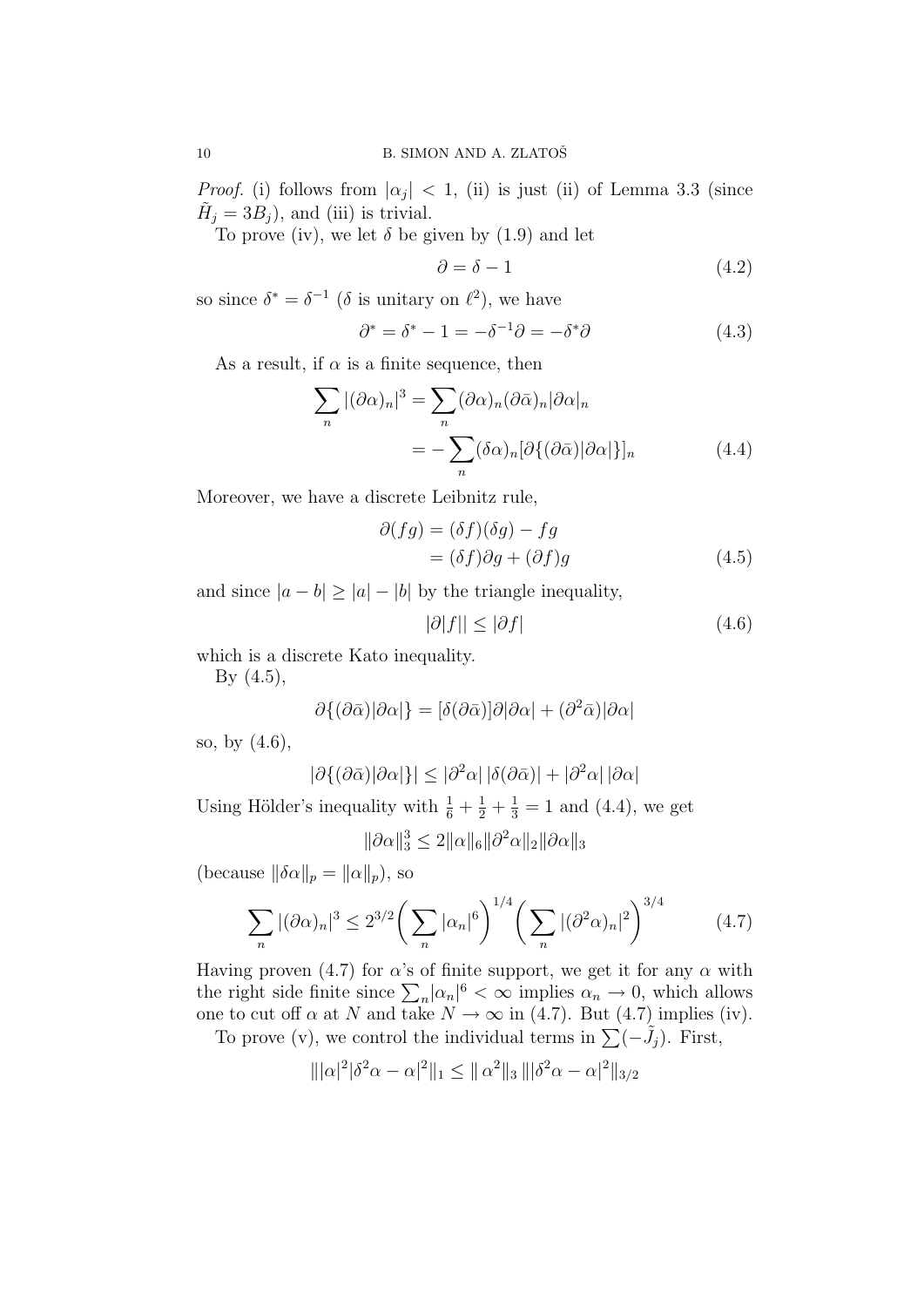(by Hölder's inequality with  $\frac{1}{3} + \frac{2}{3} = 1$ )

$$
\leq 4\|\alpha\|_6^2 \, \|\partial\alpha\|_3^2 < \infty
$$

(by first using  $\|\delta^2 \alpha - \alpha\|_3 \leq 2\|\partial \alpha\|_3$  and then (iv)). Next,

$$
|\alpha_{j+1}^2 - \alpha_j^2|^2 \le (|\alpha_{j+1}| + |\alpha_{j+1}|)^2 |\alpha_{j+1} - \alpha_j|^2
$$

can be controlled as the first term was and the final term is controlled in the same way since  $|\alpha_{j+1}|^2 - |\alpha_j|^2 \leq |\alpha_{j+1}^2 - \alpha_j^2$ |.

Proof of Theorem 1.4. Suppose first that the right-hand side of  $(1.10)$ holds, that is,  $\alpha \in \ell^6$  and  $\partial^2 \alpha \in \ell^2$ . Iterate *n* times  $(4.1)/$ Lemma 4.2 for the  $n^{\text{th}}$  Bernstein-Szegő approximation (with weight  $w^{(n)}$ ) to obtain

$$
\inf_{n} \left[ \int (1 - \cos \theta)^2 \log(w^{(n)}(\theta)) \, \frac{d\theta}{2\pi} \right] > -\infty
$$

since the left side is just

$$
\inf_{n} \left[ \tilde{K}_0^{(n)} + \tilde{L}_0^{(n)} + \tilde{L}_1^{(n)} + \sum_{j=0}^{n-1} (\tilde{H}_j^{(n)} + \tilde{I}_j^{(n)} + \tilde{J}_j^{(n)}) \right]
$$

which is finite by Lemma 4.3 and the hypothesis. Again we have that  $\int (1 - \cos \theta)^2 \log w(\theta) \frac{d\theta}{2\pi}$  $\frac{d\theta}{2\pi}$  is an entropy up to a constant and so upper semicontinuous. Thus RHS of  $(1.10) \Rightarrow$  LHS of  $(1.10)$ .

For the opposite direction, as in the last section, we use iterated  $(4.1)/$ Lemma 4.2 plus the fact that  $\int (1 - \cos \theta)^2 \log(w_{2m}(\theta)) \frac{d\theta}{2\pi}$  is bounded from above to conclude

$$
\sum_{j=0}^{\infty} -(\tilde{H}_j + \tilde{I}_j + \tilde{J}_j) < \infty
$$

Since each is positive,  $\sum (-\tilde{H}_j) < \infty$ , which implies  $\sum |\alpha_j|^6 < \infty$  by (ii) of Lemma 4.3, and  $\sum_{j=0}^{\infty} (-\tilde{I}_j) < \infty$ , which implies  $\partial^2 \alpha \in \ell^2$ .  $\Box$ 

## 5. The General Case

Finally, we turn to the general case of Theorem 1.3, and we define

$$
\mathcal{I}_m \equiv \int \left[1 - \cos(\theta - \theta_1)\right] \left[1 - \cos(\theta - \theta_2)\right] \log\left(\frac{w(\theta)}{w_m(\theta)}\right) \frac{d\theta}{2\pi} \tag{5.1}
$$

Using  $(2.9)$  and  $(2.10)$ , we obtain

$$
\mathcal{I}_1 = \frac{4 + e^{i(\theta_1 - \theta_2)} + e^{-i(\theta_1 - \theta_2)}}{4} A_0 - \text{Re}\left[ (e^{i\theta_1} + e^{i\theta_2}) A_1 \right] + \frac{1}{2} \text{Re}\left[ e^{i(\theta_1 + \theta_2)} A_2 \right]
$$
(5.2)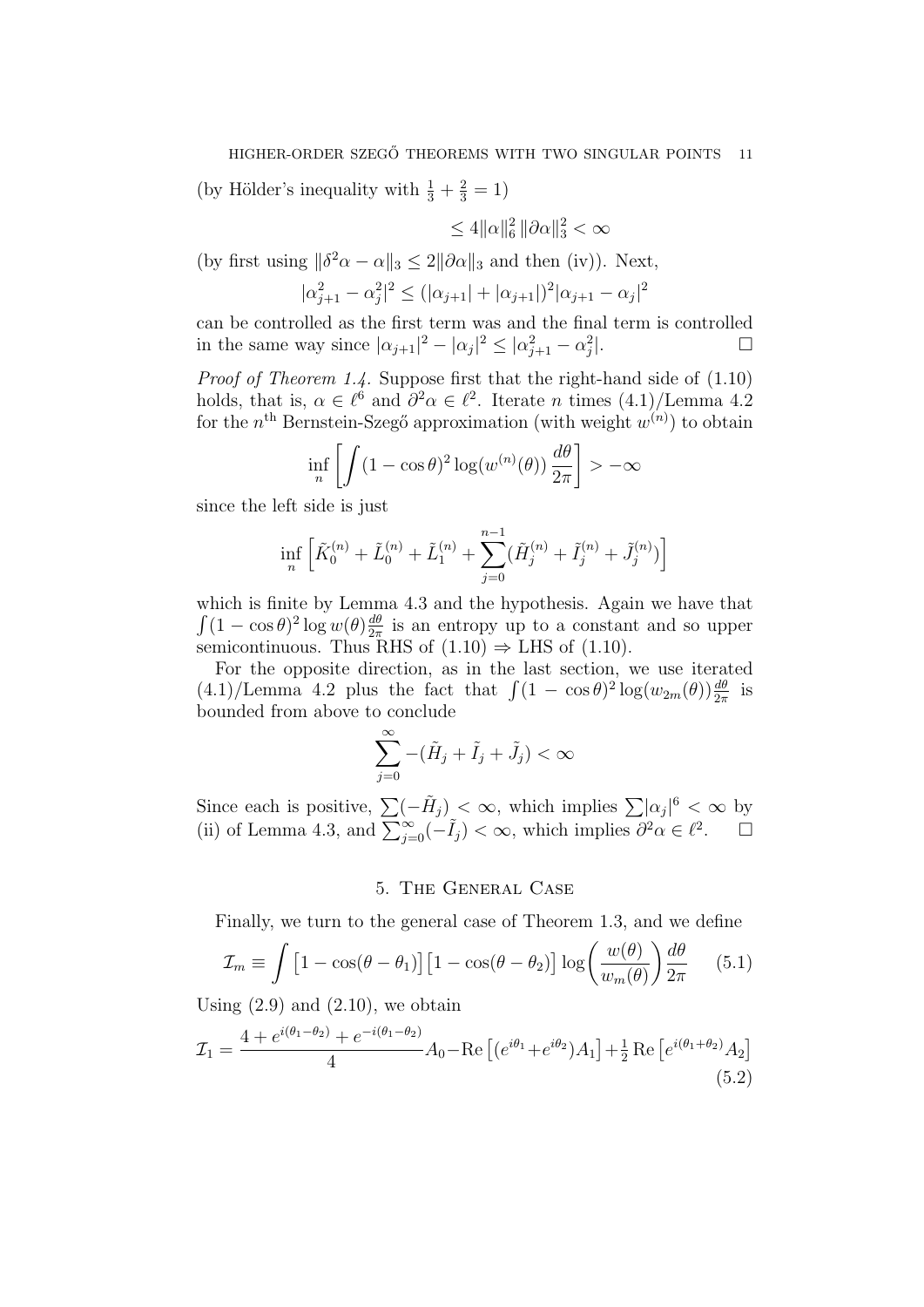12 B. SIMON AND A. ZLATOŠ

The situation is now somewhat more complicated than in the previous sections and it will be more convenient to work with  $\mathcal{I}_m$  from the start, only keeping track of the essential components of the sums (analogs of  $\sum (B_j + C_j + D_j)$  and  $\sum (\tilde{H}_j + \tilde{I}_j + \tilde{J}_j)$  above) and ignore the ones that are always bounded and hence irrelevant for us (analogs of  $F_0 - F_1 + G_0 + G_1 - G_m - G_{m+1}$  and  $\tilde{K}_0 - \tilde{K}_m + \tilde{L}_0 + \tilde{L}_1 - \tilde{L}_m + \tilde{L}_{m+1}$ . Hence substituting  $(2.6)$ – $(2.8)$  in  $(5.2)$  and iterating, we obtain

$$
\mathcal{I}_m = C_{\alpha,m} + \frac{4 + e^{i(\theta_1 - \theta_2)} + e^{-i(\theta_1 - \theta_2)}}{4} \sum_{j=0}^{m-1} \log(1 - |\alpha_j|^2)
$$

$$
+ \sum_{j=0}^{m-1} \text{Re}\left\{ \left( e^{i\theta_1} + e^{i\theta_2} \right) \alpha_{j+1} \bar{\alpha}_j - \frac{1}{2} e^{i(\theta_1 + \theta_2)} \left[ \alpha_{j+2} \bar{\alpha}_j (1 - |\alpha_{j+1}|^2) - \frac{1}{2} \alpha_{j+1}^2 \bar{\alpha}_j^2 \right] \right\}
$$

where

$$
C_{\alpha,m} \equiv -\operatorname{Re} \left[ (e^{i\theta_1} + e^{i\theta_2}) (\alpha_0 - \alpha_m) \right] + \frac{1}{2} \operatorname{Re} \left[ e^{i(\theta_1 + \theta_2)} \left( \frac{1}{2} \alpha_0^2 - \frac{1}{2} \alpha_m^2 + \alpha_1 - \alpha_{m+1} - \alpha_1 |\alpha_0^2| + \alpha_{m+1} |\alpha_m|^2 \right) \right]
$$

We let

$$
\beta_j \equiv \alpha_j e^{i(\theta_1 + \theta_2)j/2}
$$

and

$$
a \equiv \frac{1}{2} \left( e^{i(\theta_1 - \theta_2)/2} + e^{-i(\theta_1 - \theta_2)/2} \right) \in (-1, 1)
$$

We will assume  $a \neq 0$  since the case when  $\theta_1$  and  $\theta_2$  are antipodal follows from Theorem 3.1. With  $C_{\beta,m} \equiv C_{\alpha,m}$  and all the sums taken from 0 to  $m - 1$ , the above becomes

$$
\mathcal{I}_m = C_{\beta,m} + \left(\frac{1}{2} + a^2\right) \sum \log(1 - |\beta_j|^2) + a \sum \left[\beta_{j+1}\bar{\beta}_j + \bar{\beta}_{j+1}\beta_j\right] \n- \frac{1}{4} \sum \left[\beta_{j+2}\bar{\beta}_j(1 - |\beta_{j+1}|^2) + \bar{\beta}_{j+2}\beta_j(1 - |\beta_{j+1}|^2)\right] \n+ \frac{1}{8} \sum \left[\beta_{j+1}^2\bar{\beta}_j^2 + \bar{\beta}_{j+1}^2\beta_j^2\right]
$$
\n(5.3)

In the following manipulations with the sums, we will use  $C_{\beta,m}$  as a general pool/depository of terms that will be added/left over in order to keep all the sums from 0 to  $m - 1$ . Its value will therefore change along the argument, but it will always depend on a few  $\beta_j$ 's with j close to 0 or  $m$  only (i.e., it will gather all the "irrelevant" terms) and will always be bounded by a universal constant.

**Lemma 5.1.** With  $C_{\beta,m}$  universally bounded, we have

$$
\mathcal{I}_m = C_{\beta,m} + \left(\frac{1}{2} + a^2\right) \sum \left[ \log(1 - |\beta_j|^2) + |\beta_j|^2 + \frac{1}{2} |\beta_j|^4 \right] \n- \frac{1}{4} \sum (1 - |\beta_{j+1}|^2) |\beta_{j+2} - 2a\beta_{j+1} + \beta_j|^2
$$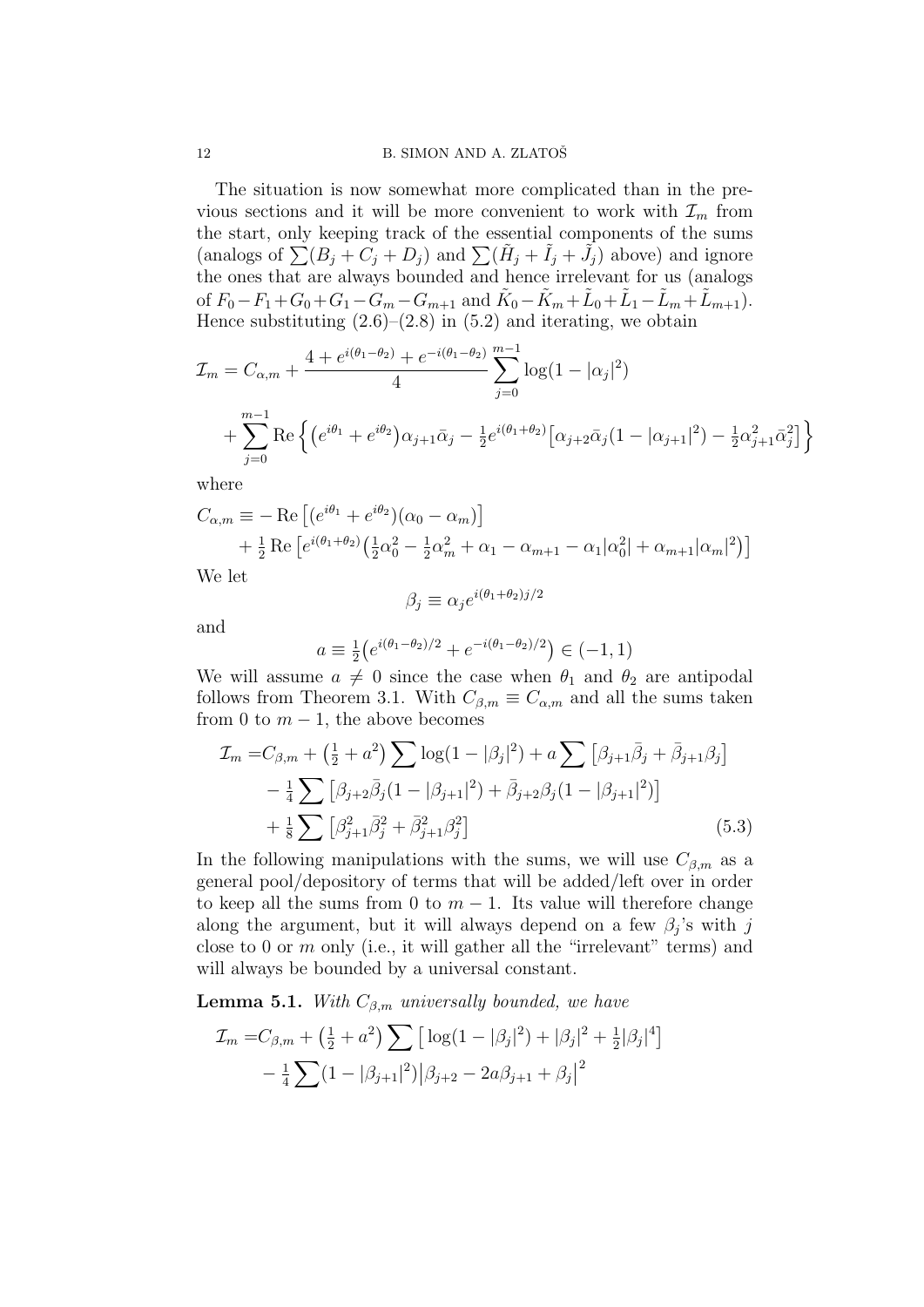$$
-\frac{1}{4}\sum |\beta_{j+1}|^2 |\beta_{j+2} - 2a\beta_{j+1}|^2 - \frac{1}{4}\sum |\beta_{j+1}|^2 |\beta_j - 2a\beta_{j+1}|^2 - \frac{1}{8}\sum |\beta_{j+1}|^2 |\beta_{j+1} - \beta_j^2|^2 + \frac{1}{2}a^2\sum |\beta_j|^4
$$
\n(5.4)

with all the sums taken from 0 to  $m-1$ .

*Remarks.* 1. This enables us to prove the " $\Leftarrow$ " part of (1.8) (even if  $a = 0$ ) since

$$
\left| \left\{ (\delta - e^{-i\theta_2}) (\delta - e^{-i\theta_1}) \alpha \right\}_j \right| = \left| \beta_{j+2} - 2a \beta_{j+1} + \beta_j \right| \tag{5.5}
$$

But to prove the other implication, we first need to deal with the last sum in  $(5.4)$ , which has the "wrong" sign.

2. Note that we actually did not need to exclude the case  $a = 0$ since then the last sum in  $(5.4)$  vanishes and an examination of  $(5.4)$ shows that  $\lim_{m\to\infty} \mathcal{I}_m > -\infty$  if and only if the RHS of (1.8) holds. An argument from the proofs of Theorems 1.3 and 1.4 then gives the " $\Rightarrow$ " part of (1.8).

Proof. Multiplying out the terms in the second, third, and fourth sums of (5.4) and after obvious cancellations, we are left with

$$
-\frac{1}{4}\sum \left[|\beta_{j+1}|^2(4a^2|\beta_{j+1}|^2-\beta_{j+2}\bar{\beta}_j-\bar{\beta}_{j+2}\beta_j)+|\beta_{j+2}-2a\beta_{j+1}+\beta_j|^2\right]
$$

But this is just

$$
-\frac{1}{4}\sum [\beta_{j+2}|^2 + 4a^2|\beta_{j+1}|^2 + |\beta_j|^2 + 4a^2|\beta_{j+1}|^4]
$$
(5.6)

plus the second and third sums in (5.3), the latter written as

$$
\frac{1}{2}a\sum_{j=1}^n[\beta_{j+2}\overline{\beta}_{j+1}+\overline{\beta}_{j+2}\beta_{j+1}+\beta_{j+1}\overline{\beta}_{j}+\overline{\beta}_{j+1}\beta_j]
$$

(with  $C_{\beta,m}$  keeping the change). Adding the fifth and sixth sums in  $(5.4)$  to  $(5.6)$  and subtracting the last sum in  $(5.3)$ , we obtain

$$
-\frac{1}{4}\sum_{i}(2+4a^{2})|\beta_{j}|^{2} - \frac{1}{8}\sum_{i}(2+4a^{2})|\beta_{j}|^{4}
$$

(again replacing all  $|\beta_{j+1}|$  and  $|\beta_{j+2}|$  by  $|\beta_j|$  and adding the difference to  $C_{\beta,m}$ ). But this together with the first sum in (5.4) gives exactly the first sum in  $(5.3)$ .

We define

$$
\gamma_j \equiv \beta_{j+2} - 2a\beta_{j+1} + \beta_j
$$

then the second, third, and fourth sums in (5.4) involve  $|\gamma_j|, |\gamma_j - \beta_j|$ and  $|\gamma_j - \beta_{j+2}|$ . Using  $|x - y|^2 \ge |x|^2 + |y|^2 - 2|x||y|$  for the last two, we obtain (with a new  $C_{\beta,m}$ )

$$
(-8)\mathcal{I}_m \geq C_{\beta,m} + \sum O(|\beta_j|^6) + \sum (2 + 2|\beta_{j+1}|^2)|\gamma_j|^2
$$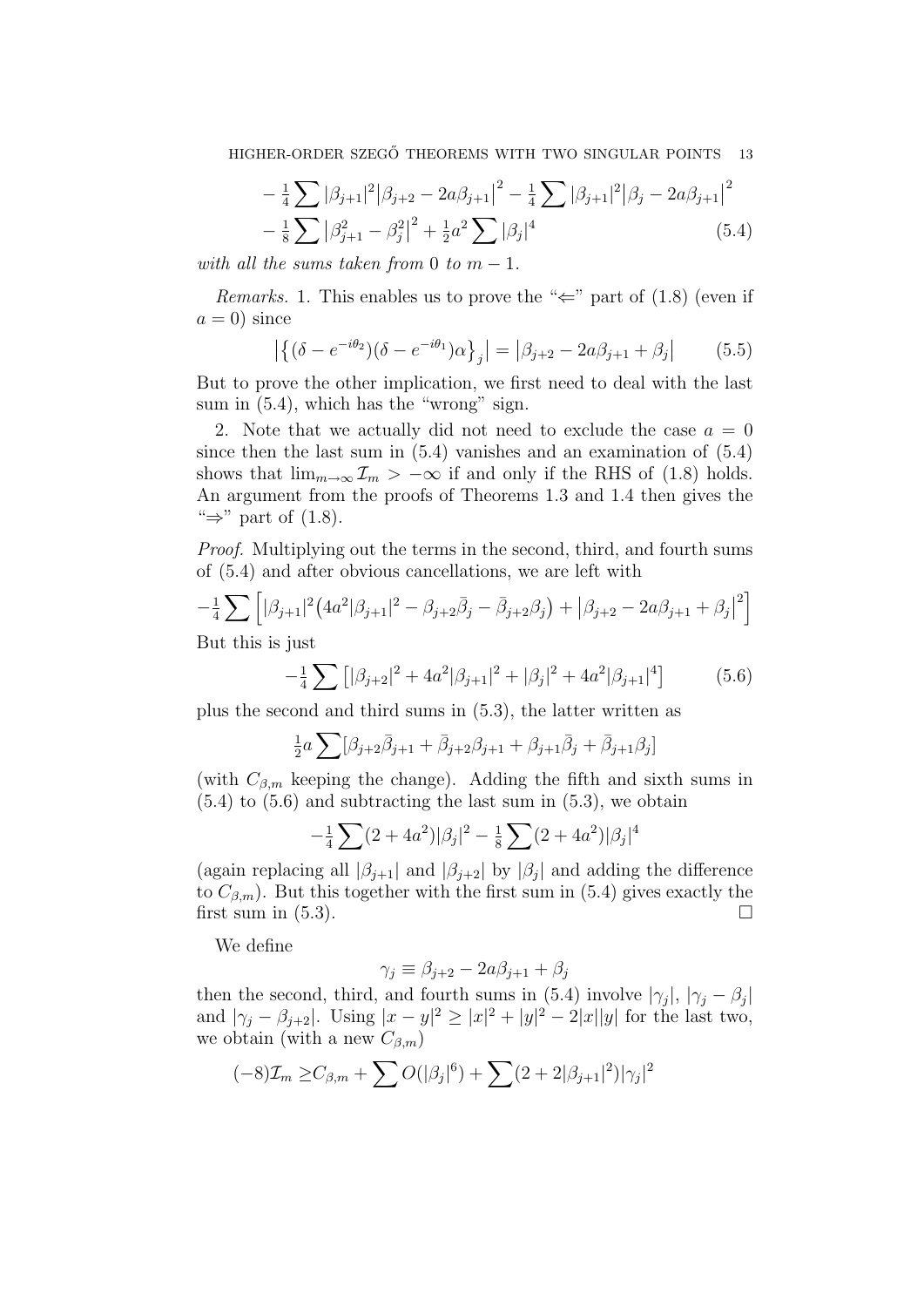14 B. SIMON AND A. ZLATOŠ

+ 
$$
4\sum |\beta_{j+1}|^2 |\beta_j|^2 - 4\sum |\beta_{j+1}|^2 (|\beta_{j+2}| + |\beta_j|)|\gamma_j|
$$
  
+  $\sum |\beta_{j+1}^2 - \beta_j^2|^2 - 4a^2 \sum |\beta_{j+1}|^4$  (5.7)

since

 $\log(1-|\beta_j|^2)+|\beta_j|^2+\frac{1}{2}$  $\frac{1}{2}|\beta_j|^4 = O(|\beta_j|^6)$ 

Next, we use  $-4xy \ge -8x^2 - \frac{1}{2}$  $\frac{1}{2}y^2$  with  $x = |\beta_{j+1}|^2(|\beta_{j+2}| + |\beta_j|)$  and  $y = |\gamma_j|$  to estimate the fourth sum by  $\sum O(|\beta_j|^6) - \frac{1}{2}$  $\frac{1}{2}\sum |\gamma_j|^2$ . Also,

$$
-4a^{2} \sum |\beta_{j+1}|^{4} = -\sum |\beta_{j+1}|^{2} |\beta_{j+2} + \beta_{j} - \gamma_{j}|^{2}
$$
  
\n
$$
\geq -\sum |\beta_{j+1}|^{2} |\beta_{j+2} + \beta_{j}|^{2} - \sum |\beta_{j+1}|^{2} |\gamma_{j}|^{2}
$$
  
\n
$$
- 2 \sum |\beta_{j+1}|^{2} |\beta_{j+2} + \beta_{j}| |\gamma_{j}|
$$
  
\n
$$
\geq C_{\beta,m} - 4 \sum |\beta_{j+1}|^{2} |\beta_{j}|^{2} - \sum |\beta_{j+1}|^{2} |\gamma_{j}|^{2}
$$
  
\n
$$
- \sum O(|\beta_{j}|^{6}) - \frac{1}{4} \sum |\gamma_{j}|^{2}
$$

again using  $-2xy \ge -4x^2 - \frac{1}{4}$  $\frac{1}{4}y^2$ . Plugging these into (5.7), we have  $(-8)\mathcal{I}_m \geq C_{\beta,m} + \sum O(|\beta_j|^6) + \sum \left(\frac{5}{4} + |\beta_{j+1}|^2\right) |\gamma_j|^2 + \sum |\beta_{j+1}^2 - \beta_j^2|$ 2

The last sum is just  $\sum_{i=1}^{\infty}(|\beta_{j+2}^2-\beta_{j+1}^2|^2+|\beta_{j+1}^2-\beta_{j}^2|^2)$  plus a piece that goes into  $C_{\beta,m}$ . Letting  $\varepsilon \equiv \frac{1}{3} \min\{2|a|, 2-2|a|\} > 0$ , we obtain

$$
|\beta_{j+1}|^2|\gamma_j|^2+\tfrac12|\beta_{j+2}^2-\beta_{j+1}^2|^2+\tfrac12|\beta_{j+1}^2-\beta_j^2|^2\geq\tfrac12\varepsilon^4|\beta_{j+1}|^4
$$

Indeed, if the third term is smaller than  $\frac{1}{2} \varepsilon^4 |\beta_{j+1}|^4$ , then  $|\beta_j - \beta_{j+1}|$  or  $|\beta_j + \beta_{j+1}|$  is less than  $\varepsilon |\beta_{j+1}|$ , and similarly for the second term. But then  $|\beta_{j+2} + \beta_j|/|\beta_{j+1}| \in [0, 2\varepsilon) \cup (2 - 2\varepsilon, 2 + 2\varepsilon)$  and so  $|\gamma_j|/|\beta_{j+1}| \ge$  $\min\{2|a|-2\varepsilon, 2-2\varepsilon-2|a|\}\geq \varepsilon$ , meaning that the first term is at least  $\varepsilon^2 |\beta_{j+1}|^4$ . So finally,

$$
(-8)\mathcal{I}_m \geq C_{\beta,m} + \sum O(|\beta_j|^6) + \sum |\gamma_j|^2 + \frac{1}{2}\varepsilon^4 \sum |\beta_j|^4
$$

that is (by (5.5) and the definition of  $\beta_j$ ,  $\gamma_j$ ),

$$
\mathcal{I}_m \le C_{\alpha,m} + \sum O(|\alpha_j|^6) - \frac{1}{8} \sum \left| \left\{ (\delta - e^{-i\theta_2}) (\delta - e^{-i\theta_1}) \alpha \right\}_j \right|^2 - \frac{1}{16} \varepsilon^4 \sum_{(5.8)} |\alpha_j|^4
$$

*Proof of Theorem 1.3.* If the RHS of  $(1.8)$  holds, then the RHS of  $(5.4)$ for the  $n<sup>th</sup>$  Bernstein-Szegő approximation (with  $m \geq n$ ) is bounded  $(in n)$ , and so

$$
\inf_{n} \left[ \int \left[ 1 - \cos(\theta - \theta_1) \right] \left[ 1 - \cos(\theta - \theta_2) \right] \log(w^{(n)}(\theta)) \frac{d\theta}{2\pi} \right] > -\infty
$$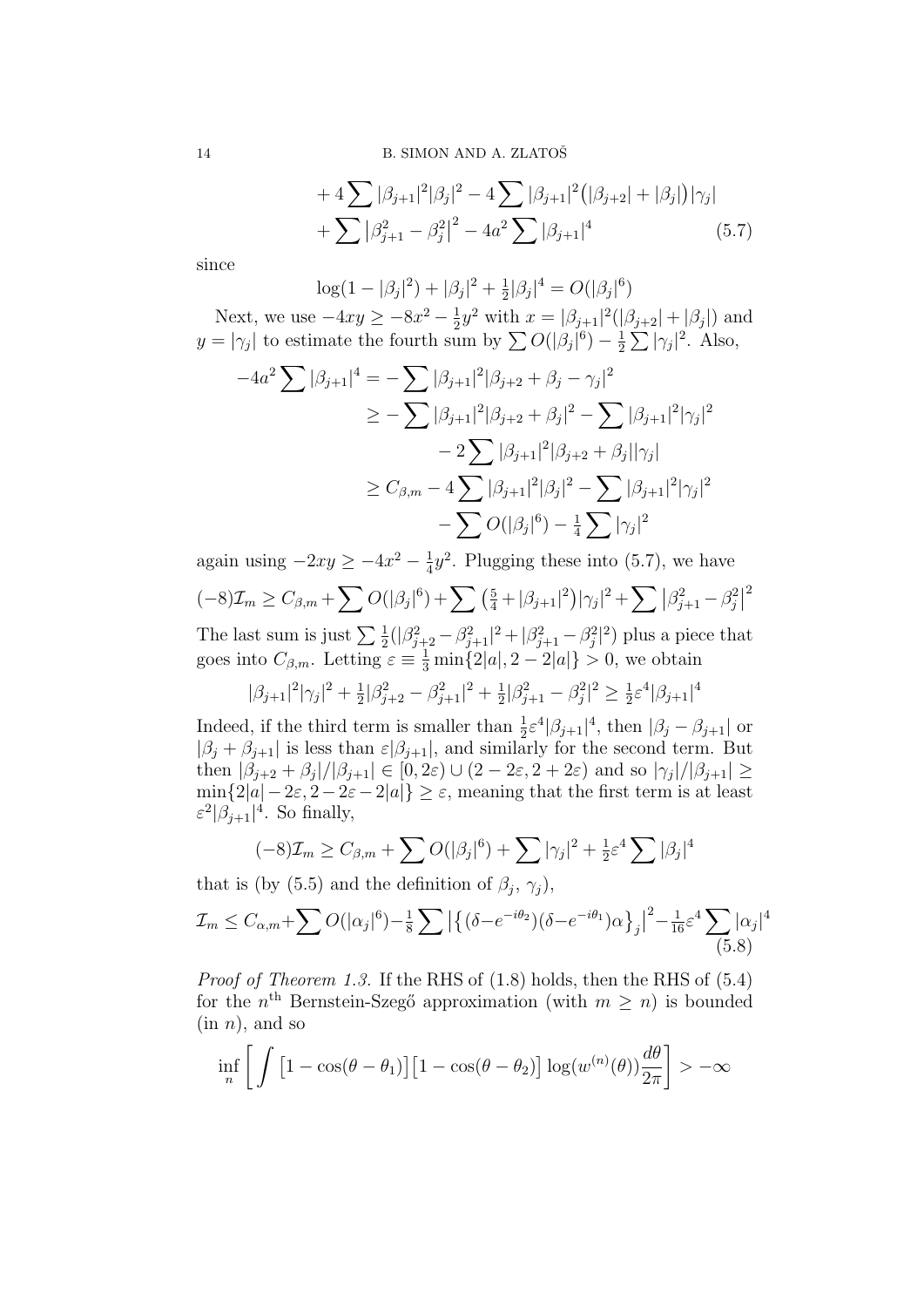By upper semicontinuity of the above integral (which is again an entropy up to a constant), we obtain the LHS of (1.8).

Conversely, assume the LHS of (1.8) holds. Then the essential support of w is all of  $\partial \mathbb{D}$ , and so by Rakhmanov's theorem [13],  $|\alpha_j| \to 0$ . Hence, starting from some j, we have  $O(|\alpha_j|^6) \leq \frac{1}{32} \varepsilon^4 |\alpha_j|^4$  and so

$$
\mathcal{I}_m \le D_{\alpha,m} - \frac{1}{8} \sum \left| \left\{ (\delta - e^{-i\theta_2}) (\delta - e^{-i\theta_1}) \alpha \right\}_j \right|^2 - \frac{1}{32} \varepsilon^4 \sum |\alpha_j|^4 \tag{5.9}
$$

for large m and some bounded (in m)  $D_{\alpha,m}$ . As in the previous sections,  $\int [1-\cos(\theta-\theta_1)] [1-\cos(\theta-\theta_2)] \log(w_m(\theta)) \frac{d\theta}{2\pi}$  is bounded above, and so  $\mathcal{I}_m$  is bounded below by the hypothesis. (5.9) then shows that the RHS of  $(1.8)$  holds.

#### **REFERENCES**

- [1] P.A. Deift and R. Killip, On the absolutely continuous spectrum of onedimensional Schrödinger operators with square summable potentials, Comm. Math. Phys. 203 (1999), 341–347.
- [2] S.A. Denisov, On the coexistence of absolutely continuous and singular continuous components of the spectral measure for some Sturm-Liouville operators with square summable potential, J. Differential Equations  $191$  (2003), 90–104.
- [3] S.A. Denisov and S. Kupin, Asymptotics of the orthogonal polynomials for the  $Szeg\acute{o}$  class with a polynomial weight, preprint.
- $[4]$  E. Gagliardo, *Proprietà di alcune classi di funzioni in più variabili*, Ric. Mat. 7 (1958), 102–137.
- [5] Ya. L. Geronimus, On polynomials orthogonal on the circle, on trigonometric moment problem, and on allied Carathéodory and Schur functions, Mat. Sb. 15 (1944), 99–130. [Russian]
- [6]  $\_\_\_\_\_$ , Orthogonal Polynomials: Estimates, Asymptotic Formulas, and Series of Polynomials Orthogonal on the Unit Circle and on an Interval, Consultants Bureau, New York, 1961.
- [7] R. Killip and B. Simon, Sum rules for Jacobi matrices and their applications to spectral theory, Ann. of Math. (2) 158 (2003), 253–321.
- [8] S. Kupin, On sum rules of special form for Jacobi matrices, C. R. Math. Acad. Sci. Paris 336 (2003), 611–614.
- [9]  $\_\_\_\_\_\$  on a spectral property of Jacobi matrices, Proc. Amer. Math. Soc. 132 (2004), 1377–1383.
- [10] A. Laptev, S. Naboko, and O. Safronov, On new relations between spectral properties of Jacobi matrices and their coefficients, Comm. Math. Phys. 241 (2003), 91–110.
- [11] F. Nazarov, F. Peherstorfer, A. Volberg, and P. Yuditskii, On generalized sum rules for Jacobi matrices, preprint.
- [12] L. Nirenberg, On elliptic partial differential equations, Ann. Sc. Norm. Pisa 13 (1959), 116–162.
- [13] E.A. Rakhmanov, The asymptotic behavior of the ratio of orthogonal polynomials II, Mat. Sb. 118 (1982), 104–117.